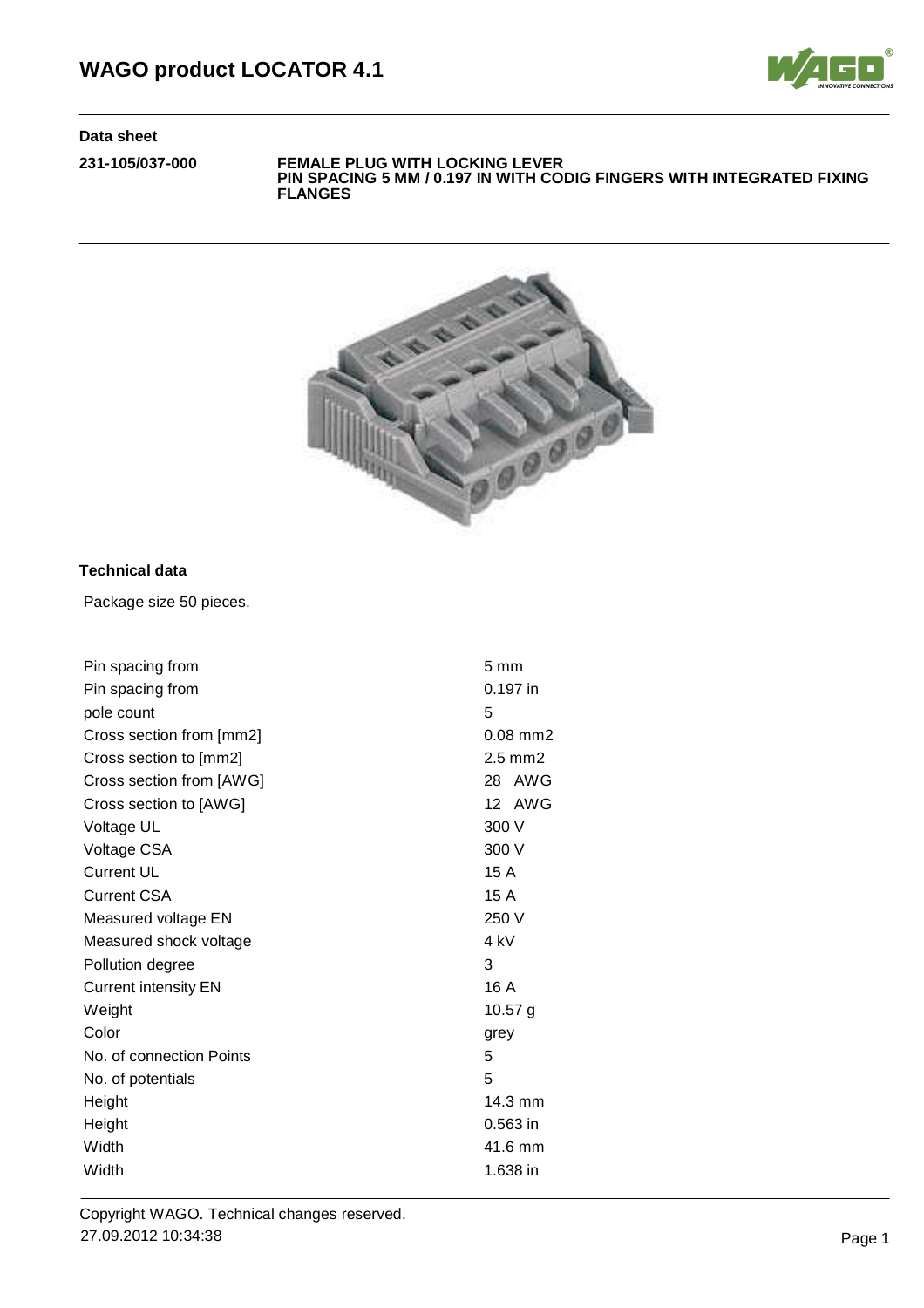

#### **231-105/037-000 FEMALE PLUG WITH LOCKING LEVER PIN SPACING 5 MM / 0.197 IN WITH CODIG FINGERS WITH INTEGRATED FIXING FLANGES**

| 29.6 mm          |
|------------------|
| 1.165 in         |
| 8 mm             |
| $9 \, \text{mm}$ |
| $0.33$ in        |
|                  |

xxx-xxx/033-000 Strain relief plate 20 mm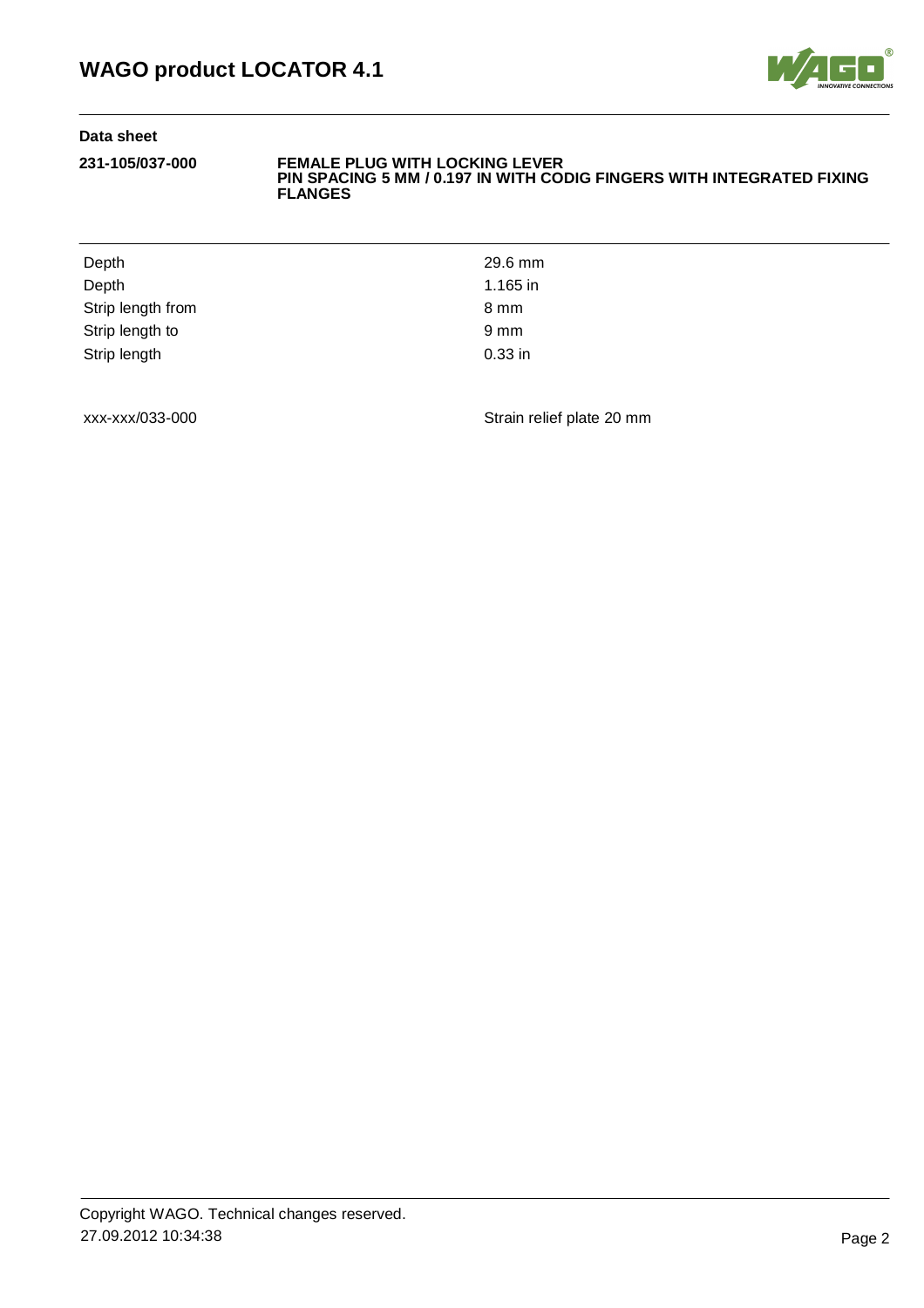

#### **231-105/037-000 FEMALE PLUG WITH LOCKING LEVER PIN SPACING 5 MM / 0.197 IN WITH CODIG FINGERS WITH INTEGRATED FIXING FLANGES**

| Approval |                | Voltage | <b>Current</b> | Approval number | <b>Notes</b> |
|----------|----------------|---------|----------------|-----------------|--------------|
|          | <b>BBJ</b>     | 250     | 16             | B/12/699/03     |              |
|          | BV             | 400     | 16             | 11915/A0        |              |
|          | <b>CCA</b>     | 400     | 16             | DK2127          |              |
|          | <b>CSA</b>     | 300     | 15             | 154112-1465035  |              |
|          | <b>CSA</b>     | 300     | 15             | 18677-30        |              |
|          | <b>DEMKO</b>   | 250     | 16             | 88126           |              |
|          | GL             | 400     | 16             | 17296-00HH      |              |
|          | <b>KEMA</b>    | 250     | 16             | 98.2486.01      |              |
|          | KR.            | 250/400 | 12/16          | HMB05880-EL003  |              |
|          | LR.            | 400     | 16             | 96/20035        |              |
|          | <b>NEMKO</b>   | 250     |                | P94101840       |              |
|          | RMR            | 400     | 16             | 99.00007.250    |              |
|          | <b>RosTesT</b> | 400     | 16             | B09523          |              |
|          | UL             | 600     | 15             | E45171          |              |
|          | UL             | 300     | 15             | E45172          |              |
|          | VDE            | 250     | 12             | 5675ÜGBI.2      |              |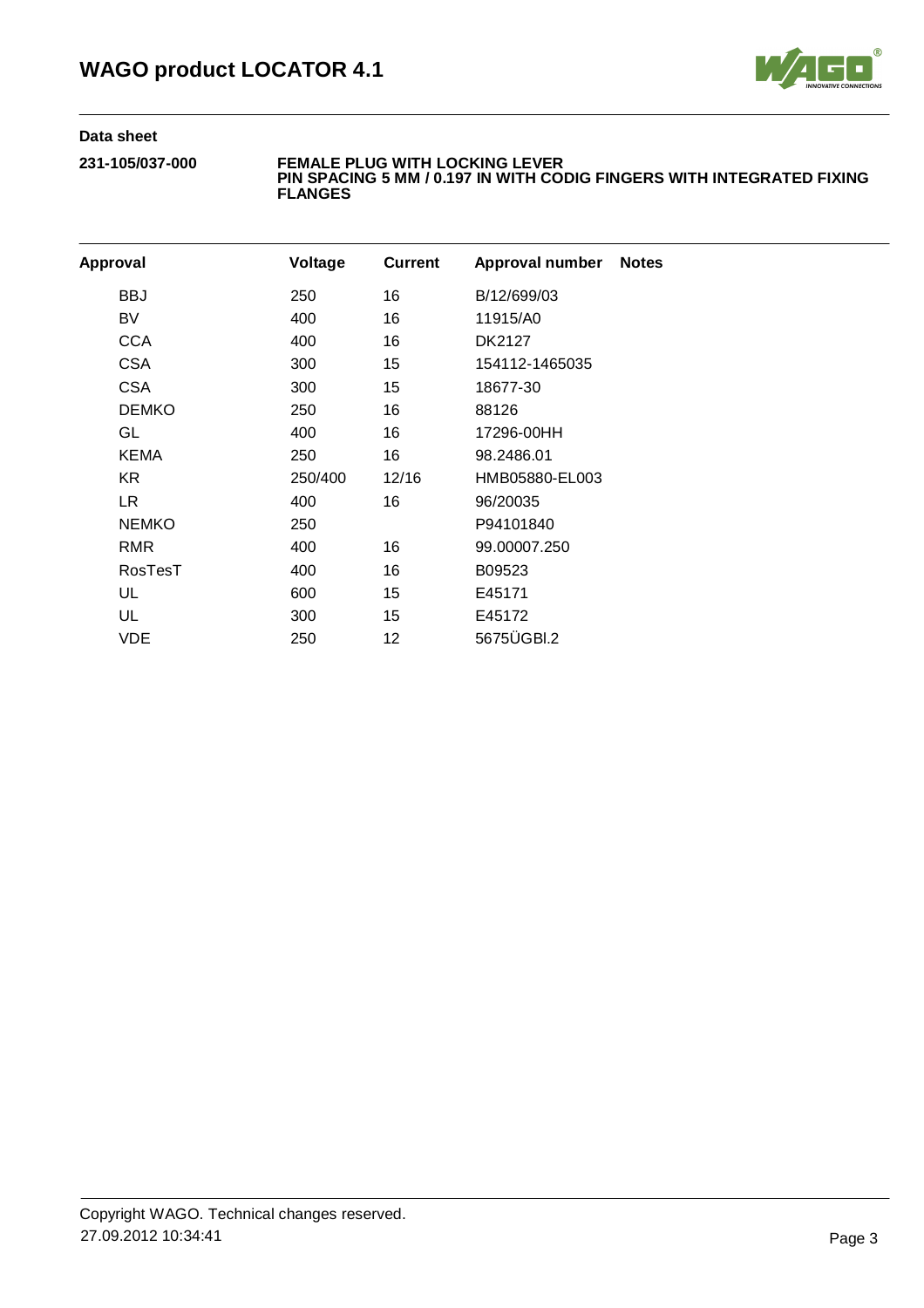

## **231-105/037-000 FEMALE PLUG WITH LOCKING LEVER**

**PIN SPACING 5 MM / 0.197 IN WITH CODIG FINGERS WITH INTEGRATED FIXING FLANGES**

| <b>Accessories</b>                                                                     | Item number |
|----------------------------------------------------------------------------------------|-------------|
| COMB TYPE JUMPER BAR FOR PIN SPACING 5MM / 0.197 IN AND 5.08 MM / 0.2 IN               | 231-902     |
| FIXING SCREW FOR CABLE STRAP                                                           | 209-176     |
| ISULATION STOP 0.08 - 0.2 MM <sup>2</sup> / 0.2 MM <sup>2</sup> S                      | 231-670     |
| ISULATION STOP 0.25 - 0.5 MM <sup>2</sup>                                              | 231-671     |
| ISULATION STOP 0.75 - 1 MM <sup>2</sup>                                                | 231-672     |
| LOCKOUT CAPS FOE COVERING UNUSED CLAMPING UNITS                                        | 231-668     |
| OPERATING STICKER FOR MULTI CONNECTION SYSTEM                                          | 210-199     |
| OPERATING TOOL FOR FEMALE AND MALE CONNECTORS WITH CAGE CLAMP                          | 210-250     |
| OPERATING TOOL TO CONNECT JUMPERS                                                      | 209-132     |
| PUSH BUTTON FOR FEMALE CONNECTORS AND MALE CONNECTORS                                  | 231-131     |
| SCREWDRIVER 3.5 X 0.5 MM / 0.137 X 0.019IN                                             | 210-257     |
| SCREWDRIVER 3.5 X 0.5 MM / 0.137 X 0.019IN                                             | 210-258     |
| SCREWDRIVER WITH PARTIALLY INSULATED SHAFT Type 2, bar (3,5 x 0,5) mm                  | 210-620     |
| SNAP-ON TYPE RELIEF HOUSING CONSISTING OF: STRAIN RELIEF SUPPORT/<br><b>HOUSING</b>    | 232-605     |
| TEST PLUG 2 MM / 0.079 IN WIDE                                                         | 210-136     |
| TEST PLUG 2.3 MM / 0.091 IN WIDE                                                       | 210-137     |
| TEST PLUG FOR FEMALE PLUGS FOR PIN SPACING 5MM / 0.197 IN AND 5.08 MM / 0.2 IN 231-661 |             |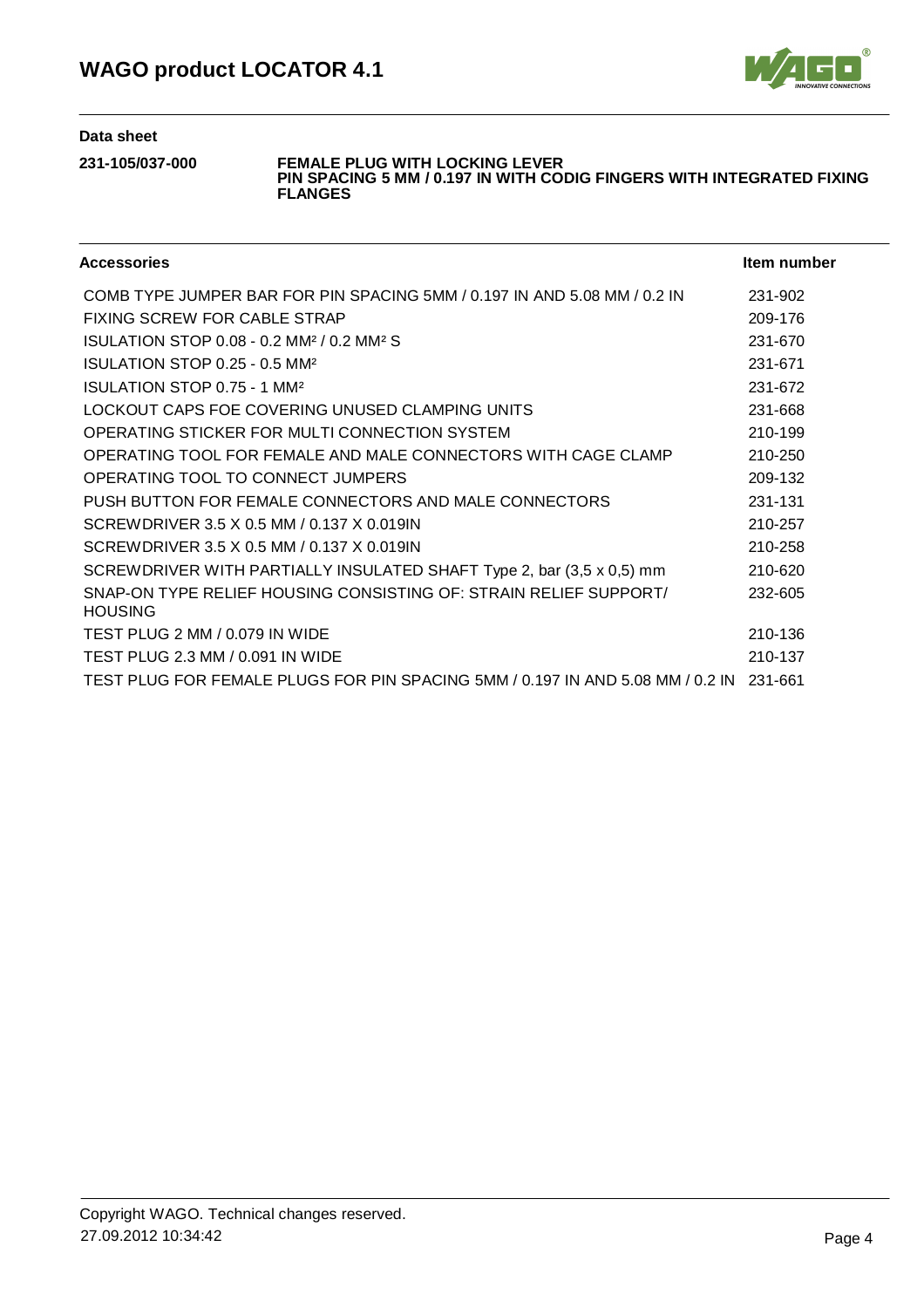

**231-105/037-000 FEMALE PLUG WITH LOCKING LEVER PIN SPACING 5 MM / 0.197 IN WITH CODIG FINGERS WITH INTEGRATED FIXING FLANGES**